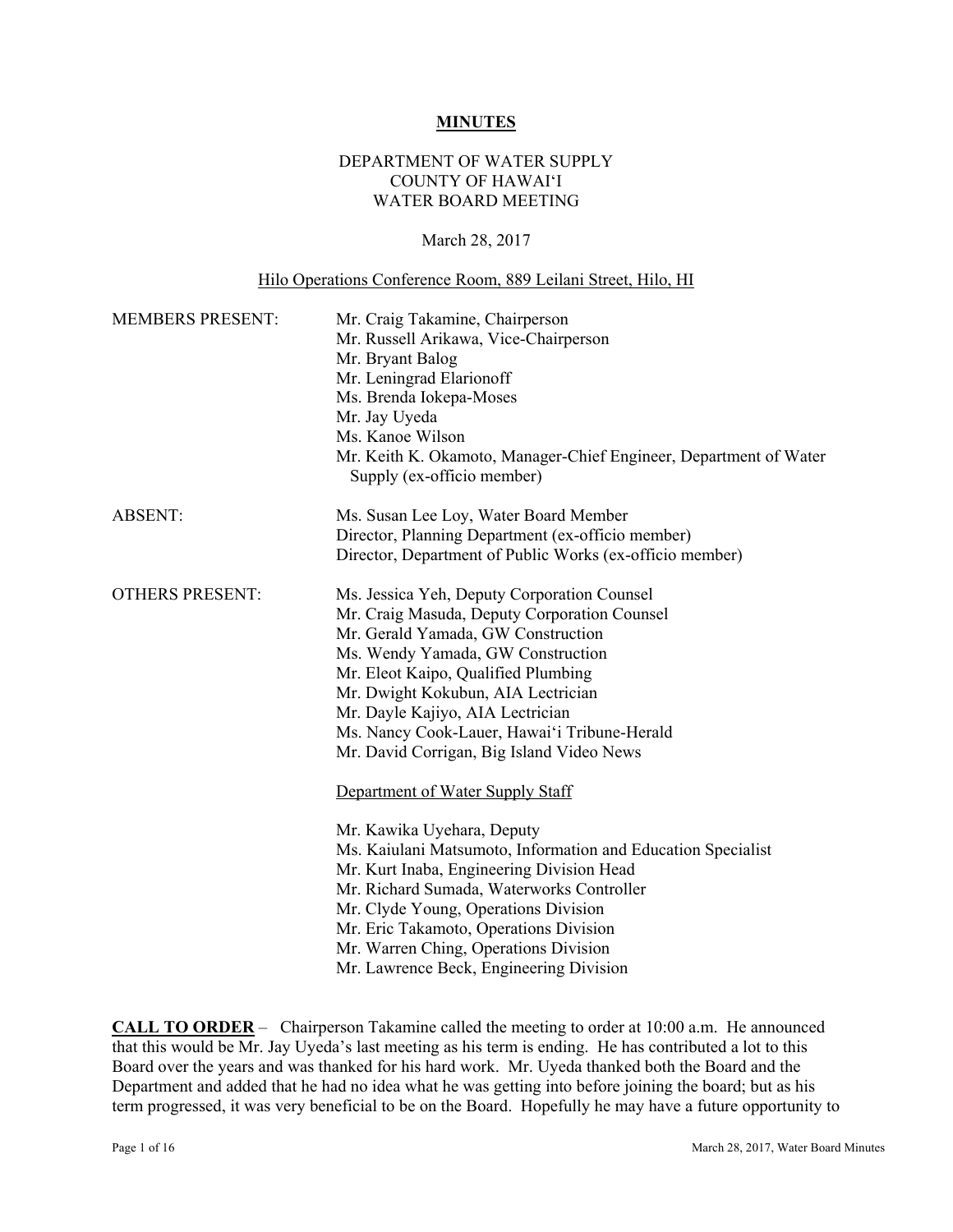again serve on the Board after the required time has passed. Chairperson Takamine announced that Ms. Susan Lee Loy had also come to the end of her term. She has also contributed greatly to this Board and will be missed. He also introduced the Department's new Deputy Corporation Counsel, Ms. Jessica Yeh.

**STATEMENTS FROM THE PUBLIC** – Chairperson Takamine noted that Mr. Gerald Yamada would reserve his statements until Agenda Item 7(B) Job No. 2005-870, Laupāhoehoe (Manowai'ōpae) 0.5 MG Reservoior.

## **APPROVAL OF MINUTES**:

Ms. Wilson noted an error in the Minutes of the February 28, 2017, Water Board Meeting, where it listed her in attendance. She was not present at that meeting.

ACTION: Mr. Arikawa moved to approve the amendment to the Minutes; seconded by Mr. Uyeda and carried unanimously by voice vote. Minutes of the February 28, 2017, Water Board Meeting were approved as corrected.

**APPROVAL OF ADDENDUM AND/OR SUPPLEMENTAL** – Chairperson Takamine noted Supplemental Agenda handed out today to add to the Agenda Item NORTH KONA (C) JOB NO. 2017-1058, PALANI DEEPWELL A REPAIR.

#### MOVE UP AGENDA ITEM

Chairperson Takamine asked that Agenda Item Miscellaneous (B), Job No. 2005-870, Laupāhoehoe (Manowaiʻōpae) 0.5 MG Reservoir be taken up first. He asked that Mr. Gerald Yamada come forward to provide information on this matter.

#### **MISCELLANEOUS**:

## B. **JOB NO. 2005-870, LAUPĀHOEHOE (MANOWAI'ŌPAE) 0.5 MG RESERVOIR:**

The Manager-Chief Engineer stated that the Board will hear from the contractor on this project, Yamada Paint Contracting, Inc., dba GW Construction. They request additional consideration for a time extension due to issues experienced by their subcontractor. They have brought forward additional information on the project for the Board's consideration and possible action.

Mr. Gerald Yamada asked the Board for relief on the time extension and brought documentation to show a timeline on the two items in question--the motor control center and the pump. The pump took a little longer, and the exhibits show why it was delayed. The document lists: Item 1, November 5, 2014, Notice to Proceed was issued; Item 2, November 7, 2014, the subcontractor, Qualified Plumbing, ordered the pump (Exhibit A); submittal was reviewed by the Department and approved on January 6, 2015 (Exhibit B). Item 4, November 24, 2015, the pump was ordered and arrived on the jobsite, which was within their construction time schedule. The pump that was received was something totally different from what was approved by the Department and ordered by the subcontractor. The Department reviewed and rejected the pump on January 4, 2016. The manufacturers flew in on January 15, 2016 (Item 7), at which time they came up with a plan to remediate and rebuild another Department of Water Supply pump rather than ordering another pump which would take 10 months to arrive. It was completed, tested, and commissioned on June 13, 2016. On the back page of Mr. Yamada's submittal was a timeline and delay, which is 90 working days. He noted that the project was way ahead of schedule in the beginning, until it was delayed by these items,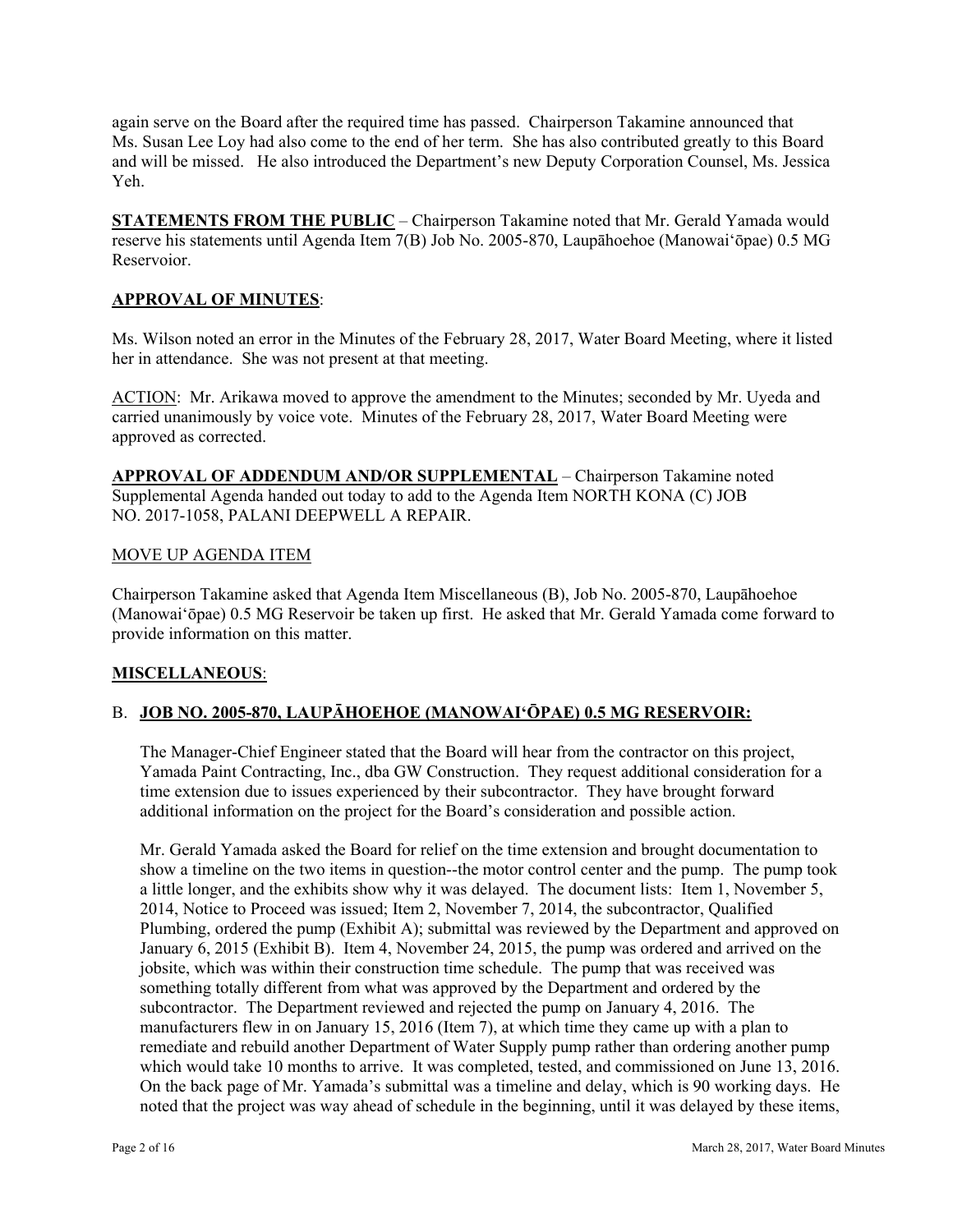which pushed them over the timeframe. This documentation is to show the Department what caused the delay and was something beyond their control and asked they not be fined liquidated damages for going over the 30 days, which is what the Department is asking for.

Chairperson Takamine asked for clarification if their request was for 30 days of relief.

Mr. Yamada replied that they request they not be penalized and he understood the Department was going to penalize them for 30 days. As brought forth at a previous Water Board meeting, the language in the Department's General Requirements and Covenants (GRCs) does not provide for relief from manufactured items beyond the contractor's control, such as the State of Hawai'i Department of Accounting and General Services (DAGS), and the other Procurement documents. That exact language cannot be found in the Department's GRCs. They are hoping it can be added in.

The Manager-Chief Engineer provided some background from the Department's standpoint. The General Requirements and Covenants (GRCs) of the Department of Water Supply which are referred to in the Department's projects do not allow for a situation like this. The Department empathizes with the contractor and his subcontractor but could not find a way within the GRCs to allow for relief in this situation. Realizing that subcontractors are often at the mercy of manufacturers and do not get the typical consideration as an outfit doing large volume, there is hardship on the subcontractors and sometimes the general contractor. What the Department has been doing on more recent projects is adding in language within its bid documents that allow for time extensions due manufacturer delays. This case is being brought forth to the Board today because that language was not included in this particular project and, therefore, the only language is in the GRCs.

Mr. Arikawa referenced Exhibit C, a letter from Qualified Pluming, indicating they had received the booster pump and control panel on November 24, 2015. He asked if there were any shipping or payment documents to show that it did arrive on that date.

Mr. Yamada showed the Board an email, noted for the record as a timeline of emails detailing when the Department of Water Supply Inspector inspected the pump and discussion about the inspection.

Mr. Masuda read the email, dated Monday, January 4, 2016, at 5:22 p.m. sent to Joey Hong. It does not, as Mr. Yamada had indicated, state the date of the November issue that Mr. Arikawa was asking about. It does state: "Joey, re: Laupāhoehoe Booster Pump, DWS is rejecting the installed booster pump. Can you bring the correct pump per the approved submittals? Please advise on ETA. Time is of essence. Possible project delay. Thank you. Gerald Yamada."

The Manager-Chief Engineer offered, for consideration by the Board, that the Department can assume the date is correct, because the Department's Inspectors would have that information available if it arrived around or on that timeframe and bring that forth to the Board.

Mr. Arikawa clarified that he was not questioning their integrity but rather ensuring that everything is within this timeline that was provided.

Ms. Wilson asked about Exhibit C where it indicates the control panel was received on November 24, 2015, and were looking at an installation date of December 17. In the next sentence, it states the intention was to complete the installation but they had to check on a larger control panel.

Mr. Yamada asked the subcontractor to come forward and explain.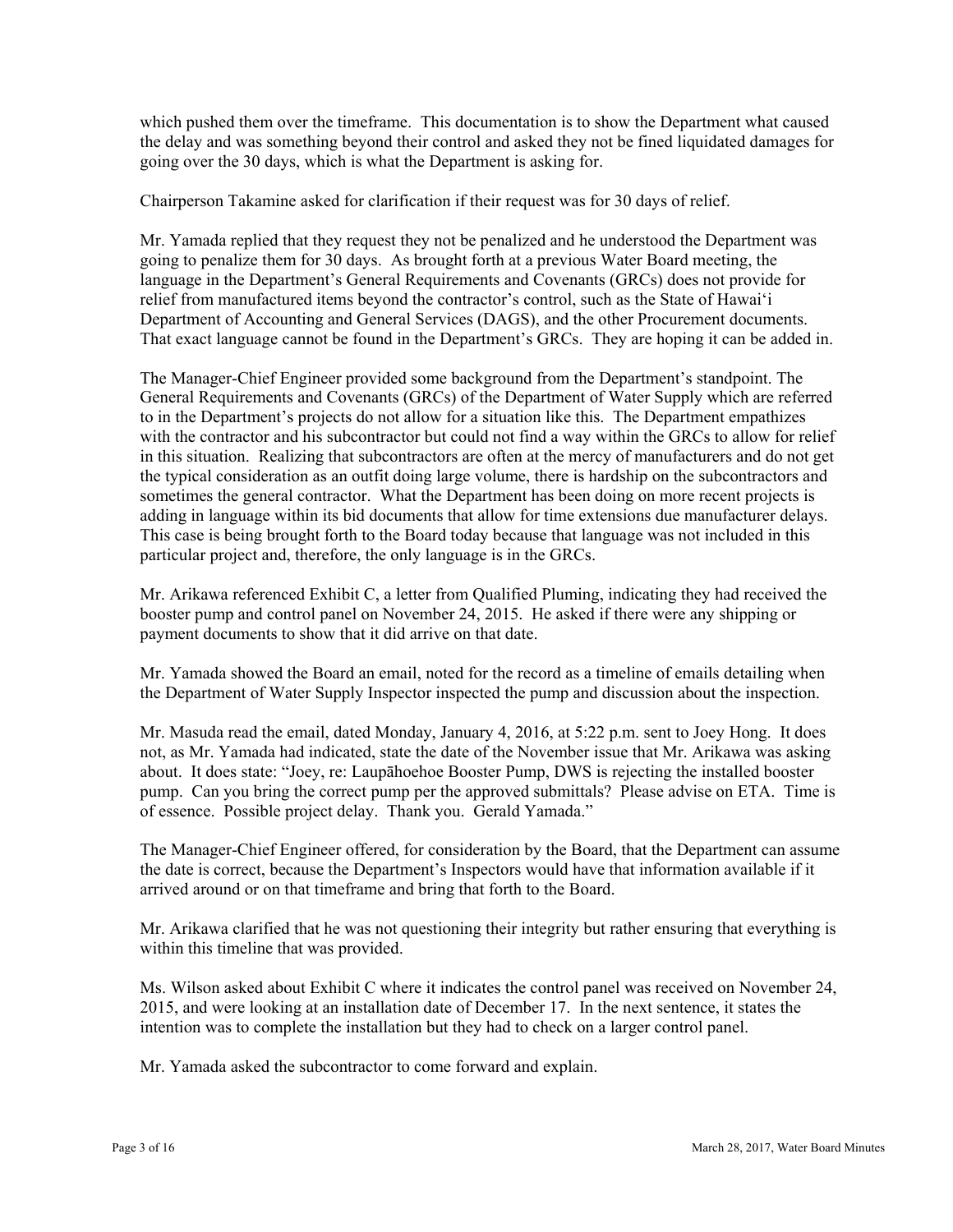Mr. Eleot Kaipo of Qualified Plumbing explained that the pump was wrong and the control panel was way bigger than the size it was supposed to be. It was as big as the door and could not fit in the control room. They had to take everything out of the box, put it into a smaller box to fit in the room, and mount some [equipment] on the outside, and have approval from DWS on the design.

Mr. Yamada showed the Board a picture of it. It was totally different from what was ordered. They stripped out the cabinet, ordered a new cabinet, pulled the parts out of there, and reconfigured it to make it work, after they got it approved by DWS.

Ms. Wilson noted a communication in the submittals brought today where Mr. Yamada had asked if the pump was going to arrive the same as the submittals. He had recognized there was an issue.

Mr. Yamada replied he did. The DWS could have just rejected the whole system but instead approved reconfiguration/rewiring, etc.

Ms. Iokepa-Moses appreciated all of the work done by the contractor and subcontractors. They were on it from the start, and these events were way out of their control. Her question was regarding the reconfiguration that was approved in the end and whether it cost DWS any more money in the end.

The Manager-Chief Engineer replied that it cost the Department more time, not money. He would support not penalizing the contractor for that 30-day extension because they put their part in, doing the extra work and tried to accommodate the Department and not make the project delayed another 10 months awaiting the correct equipment to arrive. The Department appreciates that effort.

Mr. Yamada added that at no time was the water system ever down. They always had the system running.

Mr. Elarionoff noted from today's agenda, there are three other projects for award with bids that came in under the engineer's estimates. To be hard-nosed on this issue may not be a good policy because future bids may start to come in higher so the contractors can cover themselves for situations like this. From his point of view, he would be willing to work with them on this issue.

Mr. Uyeda agreed.

Chairman Takamine spoke to his fellow Board members that he is very sympathetic to the contractor because when you are in construction and you bid a job, you have certain things you think are supposed to happen and one of those is the material you ordered to come in correctly. In this situation, it was not even close. He sympathizes because Qualified Plumbing is a small business and that is what the Board is here for. The Board cannot penalize small businesses like that when it is not their fault. He hoped the rest of the Board agreed with him. He asked Mr. Yamada how many days this delay caused.

Mr. Yamada stated it was 100-plus calendar days/98 working days.

Chairperson Takamine asked if that was what they were asking for.

Mr. Yamada replied they do not want be penalized for that 30 days.

The Manager-Chief Engineer commented that the Department's attitude towards contractors is to work with them. He felt that everyone here could attest that they have been trying to work together through this process. However, the real issue here is that the Department's hands are tied by the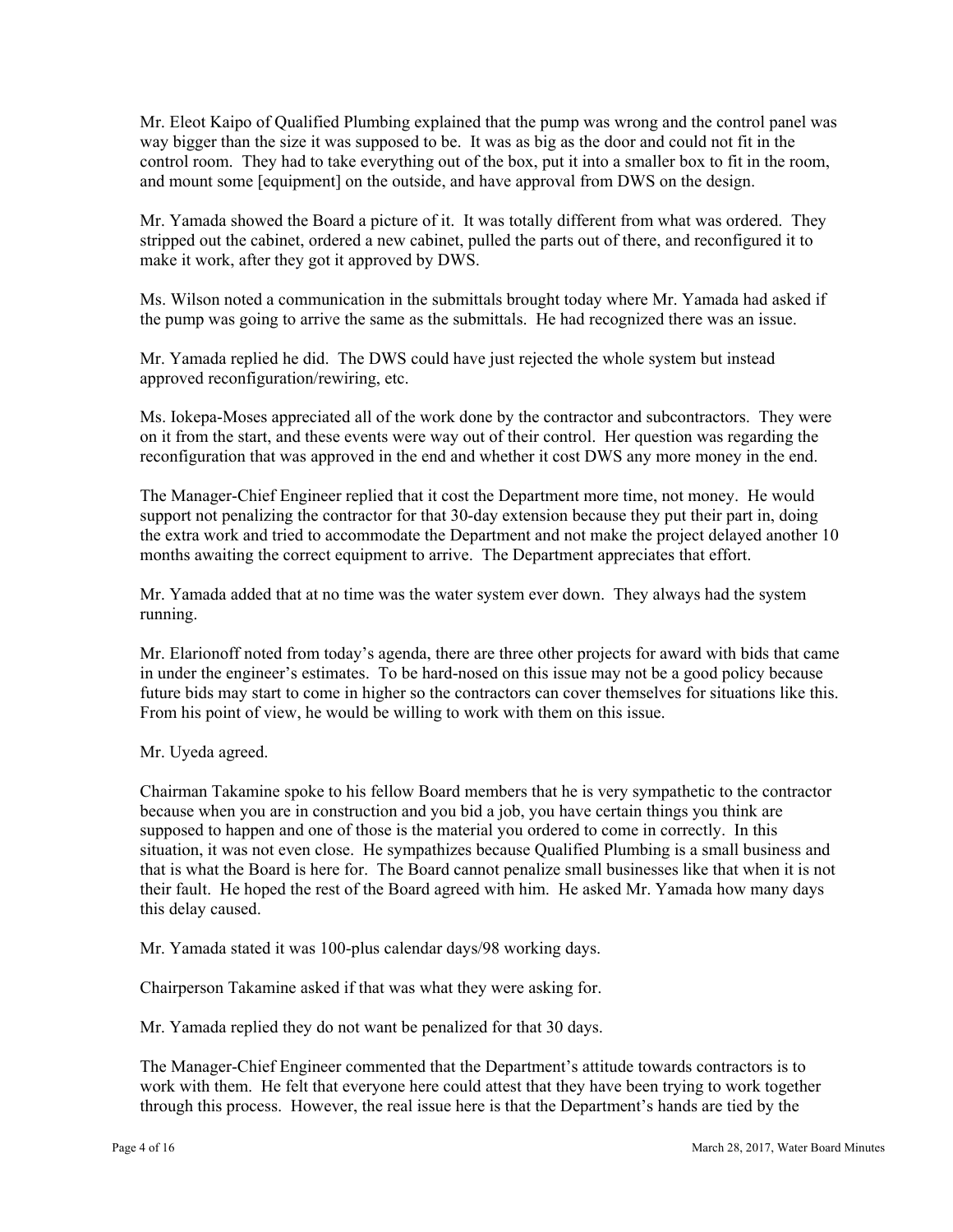contract and the General Requirements and Covenants. He does not have the authority to break the Departments rules and regulations, and that is why he thought it was fair to bring this forward to the Board for its consideration because this body has that authority. If the Department did not feel it was justified, it would not be on the agenda. He hoped the Board would recognize that the Department also empathizes with the contractor and he could attest that this contractor and subcontractors were way ahead of schedule in the beginning. The Department was looking forward to a project done ahead of time. This is something very unfortunate, especially to Qualified Plumbing; but at the same time, the Department does not have the authority to deviate from what is in black and white. It is a tough position for the Department to be faced with.

In response to Mr. Elarionoff's question of whether he would be sympathetic with them if he had his own way, the Manager-Chief Engineer replied he would.

Chairperson Takamine called for a Motion.

ACTION: Mr. Arikawa moved to accept the recommendation; seconded by Ms. Wilson and carried unanimously by voice vote.

The Manager-Chief Engineer clarified that the recommendation is to grant the appropriate time extension such that the contractor, GW Construction, is not assessed liquidated damages.

Mr. Masuda asked the maker of the Motion, and its second if they understood the Motion to be just for relief from liquidated damages in this case. Liquidated damages do not apply. Mr. Arikawa and Ms. Wilson affirmed.

(The contractor and his subcontractors thanked the Board and left the meeting at 10:20 a.m.)

#### SOUTH KOHALA:

## A. **JOB NO. 2015-1031, PARKER RANCH DEEPWELL REPAIR – REQUEST FOR ADDITIONAL FUNDS:**

The contractor, Derrick's Well Drilling & Pump Services, LLC, is requesting a contract change order for the Parker Ranch Deepwell Repair. The contract change order is to cover costs associated with the change in the scope of work for rewind of the submersible motor and associated well extraction and installation caused by the failure of the well starting equipment. Staff is recommending approval of this change order work over the rebidding of this project as it would be the most expeditious method for returning this well to service. It is estimated that approval of a change order could save 1 to  $1\frac{1}{2}$  months over rebidding. Any delays to the completion of this project will in turn cause delays to the completion of ongoing construction upgrades at the Waimea Water Treatment Plant and further delay proceeding with Job No. 2015-1025 to replace the water treatment plant's flocculation system. The additional fees are as follows:

| Original Contract Amount:                                                         | \$444,000.00    |
|-----------------------------------------------------------------------------------|-----------------|
| Original Contingency amount:                                                      | 44,400.00       |
|                                                                                   |                 |
| $1st$ Change Order:                                                               | $-$ \$ 1,235.00 |
| 1 <sup>st</sup> Additional Contingency request:                                   | \$34,251.00     |
| $2nd$ Change Order (inclusive of 1 <sup>st</sup> Additional Contingency Request): | \$78,651.00     |
| \$521,416.00<br><b>Total Contract Amount</b>                                      |                 |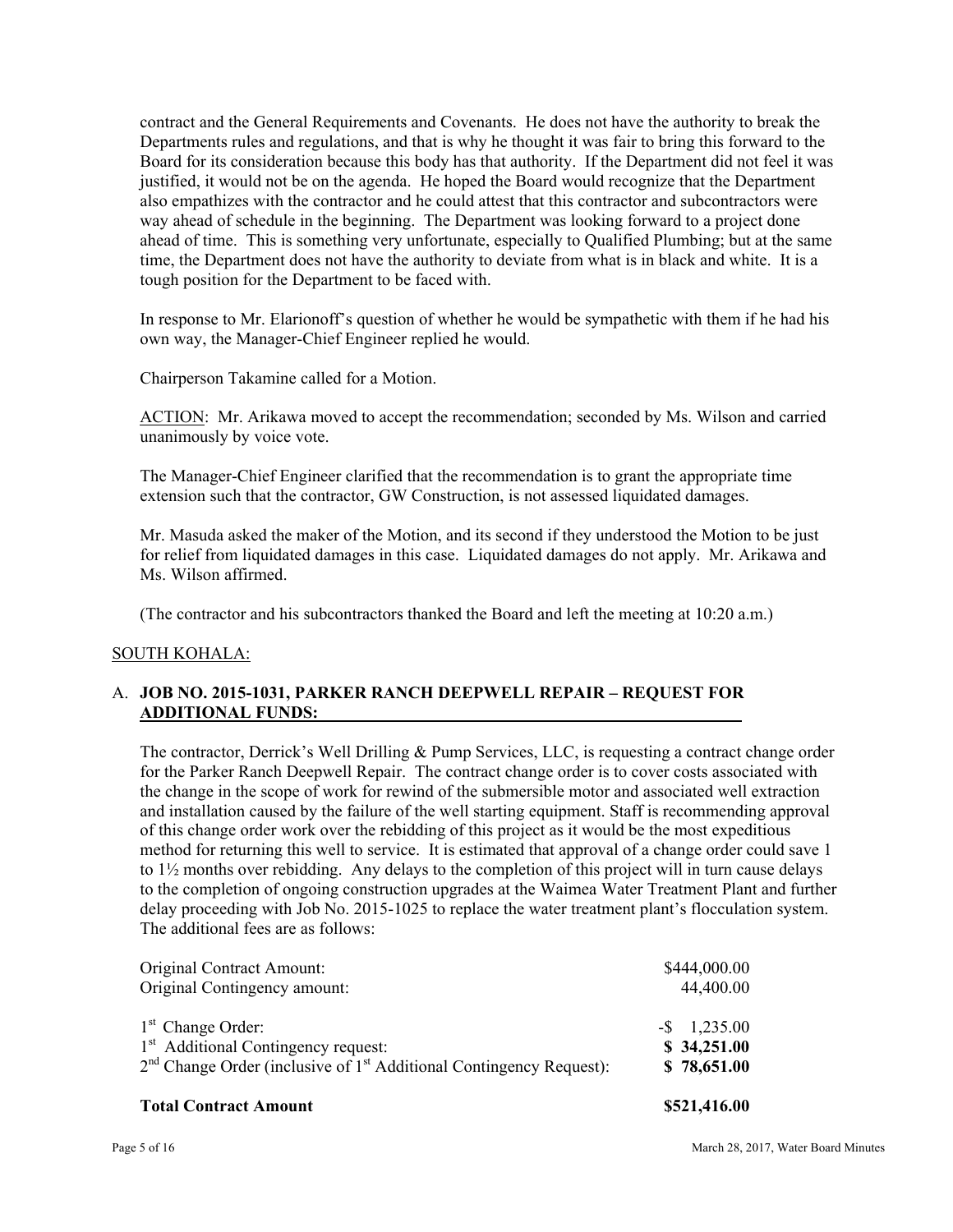The Manager-Chief Engineer recommended that the Board approve an increase in contingency of \$34,251.00 for a total contract amount of \$521,416.00 to Derrick's Well Drilling & Pump Services, LLC, for JOB NO. 2015-1031, PARKER RANCH DEEPWELL REPAIR.

MOTION: Mr. Arikawa moved for approval of the recommendation; seconded by Mr. Elarionoff.

The Manager-Chief Engineer explained that the motor failed almost immediately after start-up. The motor was pulled under warranty provisions; and after teardown and analysis, it was revealed this is not a warranty-related issue. Further evaluation showed it was a fault in the Department's control system topside that caused this failure. Instead of sending out for rebid, it was felt that the more prudent approach would be to increase contingency and allow the current contractor, who is still on the job, to just finish and get it operational. Mr. Eric Takamoto, project engineer, was present to answer any technical questions.

In response to Mr. Elarionoff's question of what can be done to make sure this does not happen again, Mr. Takamoto replied that new protocols have been put in place to ensure that prior to any start-up on future repairs, the Department's electricians will review all electrical equipment, making sure all equipment is in good condition for start-up so no faults occur. In this particular instance, the fault occurred in a piece of equipment called a contactor. The contacts were corroded. Due to that corrosion, when a motor is turned on, it is going to be asking for a certain amount of amps; however, due to corrosion, it it will ask for more than what is typical or what the contacts are rated for, resulting in overheating and shorting, causing damage to the motor.

The Manager-Chief Engineer noted that the Department will do what it can in the future to ensure that equipment, topside, is in good condition and also look at possibly hiring a third-party electrical contractor, if necessary, to help evaluate certain electrical requirements in conjunction with these well repairs to hopefully avoid this type of situation.

Chairperson Takamine asked if Invoices 1102 and 1103 from Derrick's Well Drilling, provided today, totaling \$78,651.00 were the cost of removal and reinstallation of the pump.

Mr. Takamoto replied that was correct.

Ms. Wilson asked if this stays within the scope of the original project.

Mr. Takamoto replied it does.

Mr. Uyeda asked what the cost of \$18,326.00 on Invoice No. 1103 was for.

Mr. Takamoto replied it was to rewind and repair the motor which had burned out.

Mr. Uyeda asked if there was any cost on this change order for the repair in the motor control center.

Mr. Takamoto replied no. The part that was faulty was replaced with the spare inventory on hand from the Department. It was in-house.

ACTION: Motion was carried unanimously by voice vote.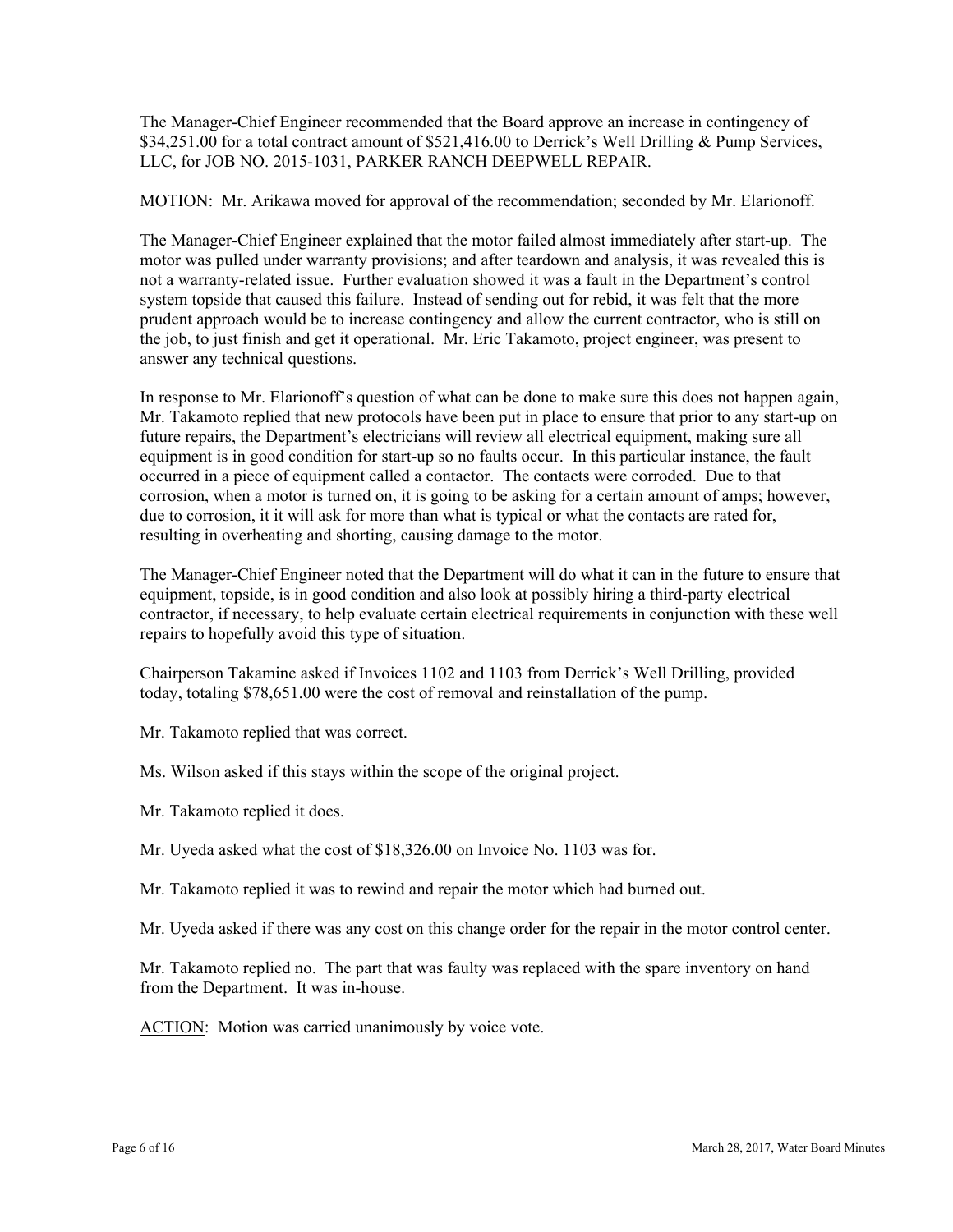## NORTH KONA:

## A. **JOB NO. 2017-1059, KĒOPŪ DEEPWELL REPAIR:**

This project consists of furnishing all labor, materials, tools and equipment necessary to remove the existing pump, motor, and column assembly; install a submersible pump and motor, column assembly, power cable, sounding tubes, well level transducer, and all appurtenant materials; chlorinate the well and pumping assembly; and complete an efficiency test; in accordance with the specifications.

Bids for this project were opened on March 16, 2017, at 2:30 p.m., and the following are the bid results:

| <b>Bidder</b>                                | <b>Bid Amount</b> |  |
|----------------------------------------------|-------------------|--|
| Beylik Drilling & Pump Service, Inc.         | Non-Responsive    |  |
| Derrick's Well Drilling & Pump Services, LLC | \$219,000.00      |  |

Project Costs:

| 1) Low Bidder (Derrick's Well Drilling & Pump Services, LLC) | \$219,000.00        |
|--------------------------------------------------------------|---------------------|
| 2) Contingencies $(10.0\%)$                                  | \$ 21,900.00        |
| <b>Total Cost:</b>                                           | <u>\$240,900.00</u> |

Funding for this project will be from DWS's C.I.P. Budget under Deepwell Pump Replacement. The contractor will have 210 calendar days to complete this project. The Engineering estimate for this project was \$325,600.00.

The Manager-Chief Engineer recommended that the Board award the contract for JOB NO. 2017-1059, KĒOPŪ DEEPWELL REPAIR, to the lowest responsible bidder, Derrick's Well Drilling & Pump Services, LLC, for their bid amount of \$219,000.00, plus \$21,900.00 for contingencies, for a total contract amount of \$240,900.00. It is further recommended that either the Chairperson or the Vice-Chairperson be authorized to sign the contract, subject to review as to form and legality by Corporation Counsel. Mr. Warren Ching, project engineer, was on hand to answer questions.

ACTION: Mr. Arikawa moved for approval of the recommendation; seconded by Ms. Wilson and carried unanimously by voice vote.

## B. **JOB NO. 2017-1060, HUALĀLAI DEEPWELL REPAIR:**

This project consists of paying for all labor, materials, tools and equipment necessary for the replacement of the existing deep well submersible pump and motor, power cable and all appurtenant materials, such as cable guards, strapping, etc; chlorination and testing of the well and pumping assembly; electrical work and reconfiguration and replacement of well discharge piping assembly; in accordance with the specifications.

Bids for this project were opened on March 16, 2017, at 3:00 p.m., and the following are the bid results:

| <b>Bidder</b>                                | <b>Bid Amount</b> |
|----------------------------------------------|-------------------|
| Beylik Drilling & Pump Service, Inc.         | \$377,475.00      |
| Derrick's Well Drilling & Pump Services, LLC | \$327,000.00      |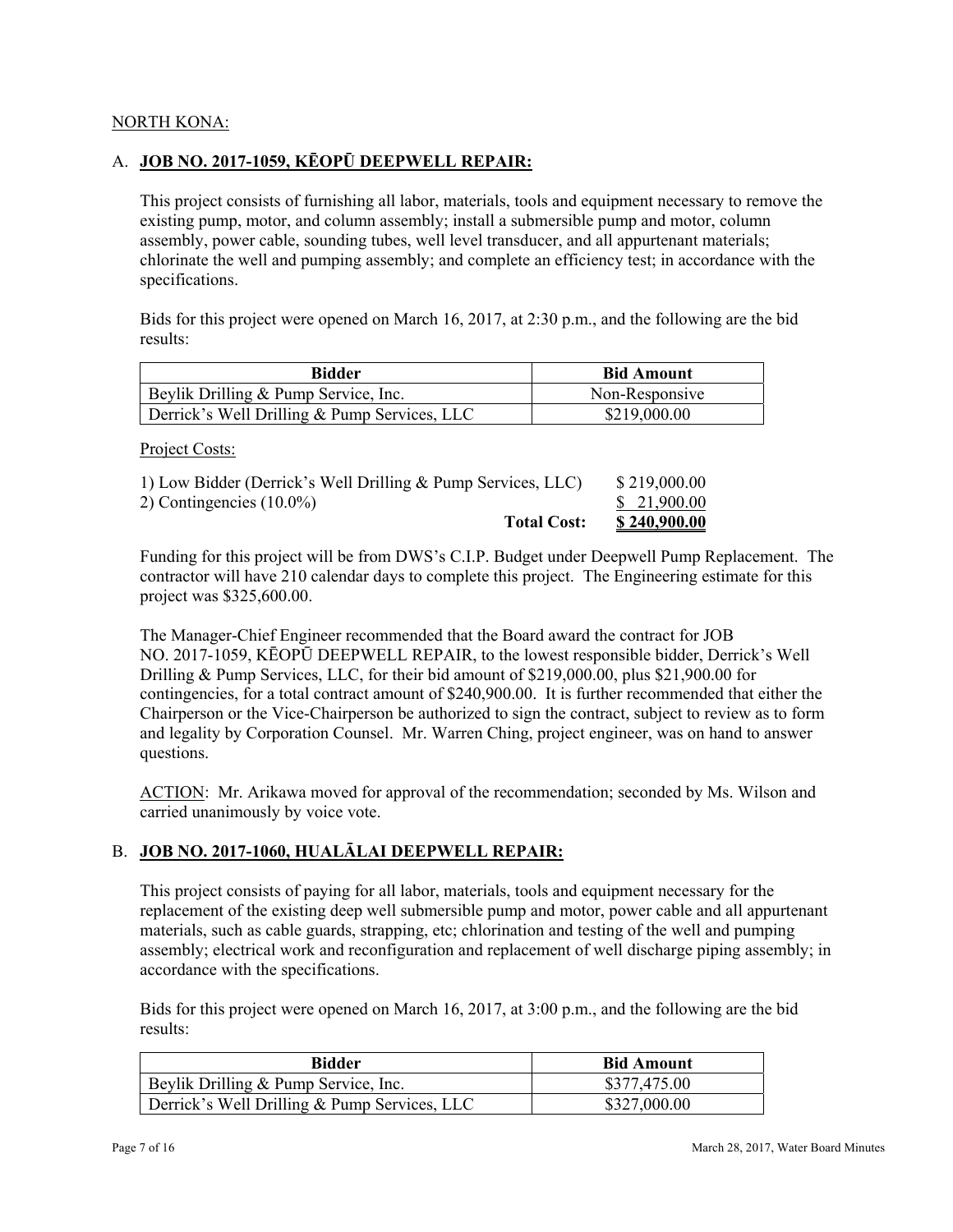#### Project Costs:

Funding for this project will be from DWS's C.I.P. Budget under Deepwell Pump Replacement. The contractor will have 210 calendar days to complete this project. The Engineering estimate for this project was \$566,000.00.

 Vice-Chairperson be authorized to sign the contract, subject to review as to form and legality by Manager-Chief Engineer recommended that the Board award the contract for JOB NO. 2017-1060, HUALĀLAI DEEPWELL REPAIR, to the lowest responsible bidder, Derrick's Well Drilling  $\&$ Pump Services, LLC, for their bid amount of \$327,000.00, plus \$32,700.00 for contingencies, for a total contract amount of \$359,700.00. It is further recommended that either the Chairperson or the Corporation Counsel.

MOTION: Mr. Arikawa moved for approval of the recommendation; seconded by Ms. Wilson.

Mr. Arikawa questioned the difference between the engineer's estimate and the bids that came in.

\$160,000.00. The estimate also included the 10% contingency. Mr. Takamoto explained that the engineer's estimate was to more accurately capture the actual project cost. He included the materials the Department is furnishing for this repair, at a cost of

Mr. Arikawa asked if that meant the supplies were already paid for and were in-house items.

Mr. Takamoto replied that was correct.

Ms. Iokepa-Moses suggested it may help in the future to compare oranges to oranges and have the estimates exactly for what the contractor would be doing.

Chairperson Takamine added that perhaps the engineer's estimate could be shown with a note after it for "X" amount representing other costs.

The Manager-Chief Engineer agreed that was a good suggestion.

Mr. Uyeda noticed for both Keopu and the Hualālai wells, the contract calendar days were about the same. He asked if the Department was comfortable with that number the days for repair.

Mr. Takamoto replied yes. It was coincidence that his project and Mr. Ching's project had the same amount of time for project completion.

ACTION: Motion was carried unanimously by voice vote.

## C. **JOB NO. 2017-1058, PALANI DEEPWELL A REPAIR:**

This project consists of furnishing all labor, materials, tools and equipment necessary to install a submersible pump and motor, column pipe, column couplings, check valves, sounding tubes, pump cable, and appurtenances, such as cable guards, strapping, etc; chlorinate the well and pumping assembly; and complete an efficiency test; in accordance with the specifications.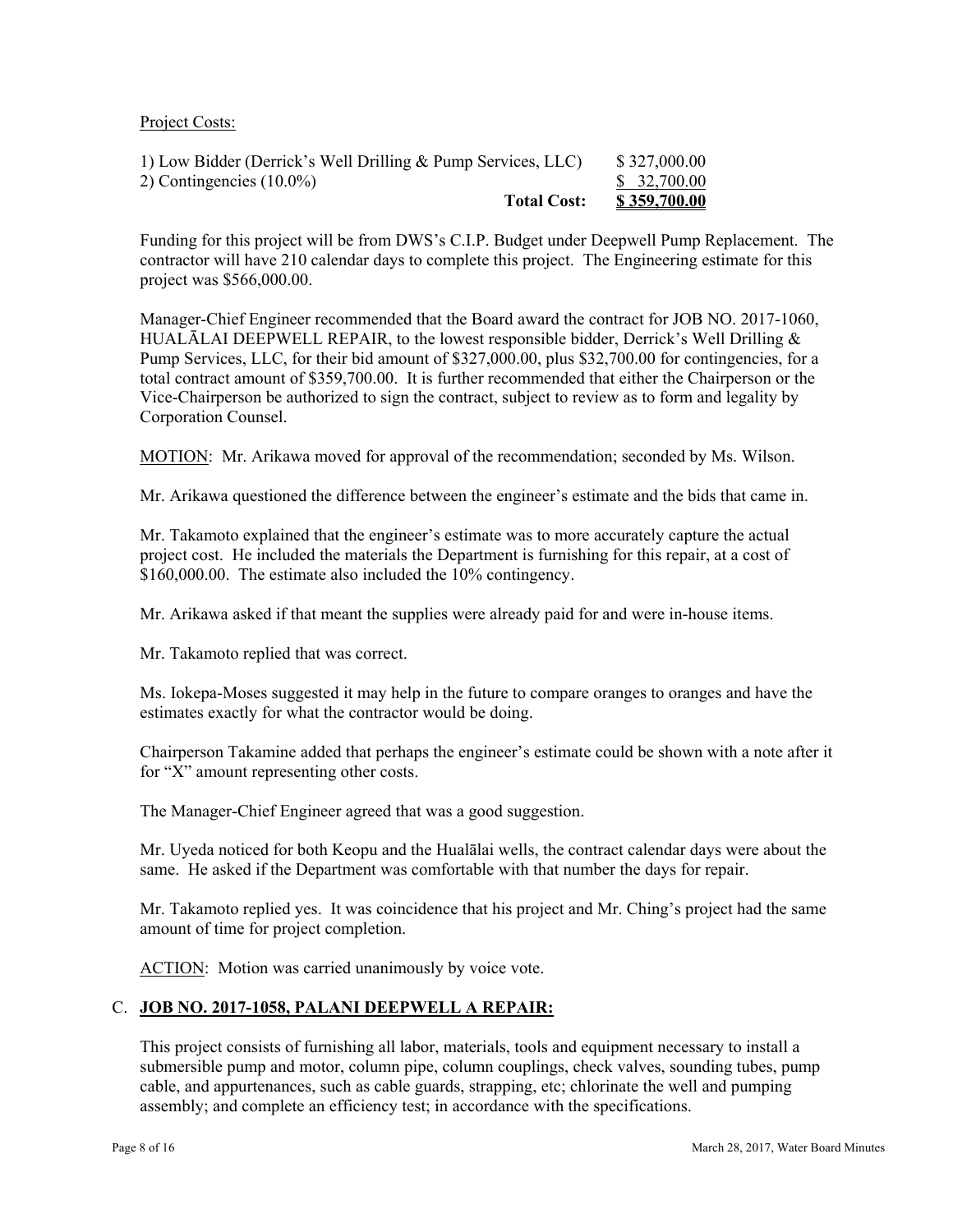Bids for this project were opened on March 23, 2017, at 2:00 p.m., and the following are the bid results:

| Bidder                                       | <b>Bid Amount</b> |
|----------------------------------------------|-------------------|
| Beylik Drilling & Pump Service, Inc.         | \$356,850.00      |
| Derrick's Well Drilling & Pump Services, LLC | \$313,700.00      |

Project Costs:

| 1) Low Bidder (Derrick's Well Drilling & Pump Services, LLC) | \$313,700.00        |
|--------------------------------------------------------------|---------------------|
| 2) Contingencies $(10.0\%)$                                  | \$31,300.00         |
| <b>Total Cost:</b>                                           | <u>\$345,000.00</u> |

Funding for this project will be from DWS's C.I.P. Budget under Deepwell Pump Replacement. The contractor will have 180 calendar days to complete this project. The Engineering estimate for this project was \$330,000.00.

 Vice-Chairperson be authorized to sign the contract, subject to review as to form and legality by Manager-Chief Engineer recommended that the Board award the contract for JOB NO. 2017-1058, PALANI DEEPWELL A REPAIR, to the lowest responsible bidder, Derrick's Well Drilling & Pump Services, LLC, for their bid amount of \$313,700.00, plus \$31,300.00 for contingencies, for a total contract amount of \$345,000.00. It is further recommended that either the Chairperson or the Corporation Counsel.

MOTION: Ms. Wilson moved for approval of the recommendation; seconded by Mr. Elarionoff.

The Manager-Chief Engineer noted that this was Mr. Ching's project. This one was closer and the timeframe shorter.

Mr. Uyeda asked if the Department was confident in having one contractor doing three wells in Kona at the same time. He asked how many wells, out of the three, are operating.

The Manager-Chief Engineer replied that none of the three are operating. These three are part of the four wells that are currently down in Kona.

In response to Ms. Iokepa-Moses' question of whether the contractor has enough manpower to work on these simultaneously, Mr. Ching stated that he believed Derrick's Well Drilling has two crews they usually run. For them to do all three at the same time may be difficult.

Mr. Arikawa noted that was a good question and asked what the priority is on the three wells.

Mr. Ching replied the first priority would most likely this one, the Palani Deep Well, simply because it is the most straightforward and highest GPM. Next would be Hualālai Deep Well, which is the next highest GPM, and then Keopu Deep Well.

The Manager-Chief Engineer noted that there is a lot of manufacturing time with pumps and motors. The actual work that Derrick's Well Drilling will be doing will be during the manufacturing process. They will extract the damaged well, and they could do that in sequence with the three projects. The big question will come on the installation part. When the time comes close to that point, it will be seen whether there is a challenge or not.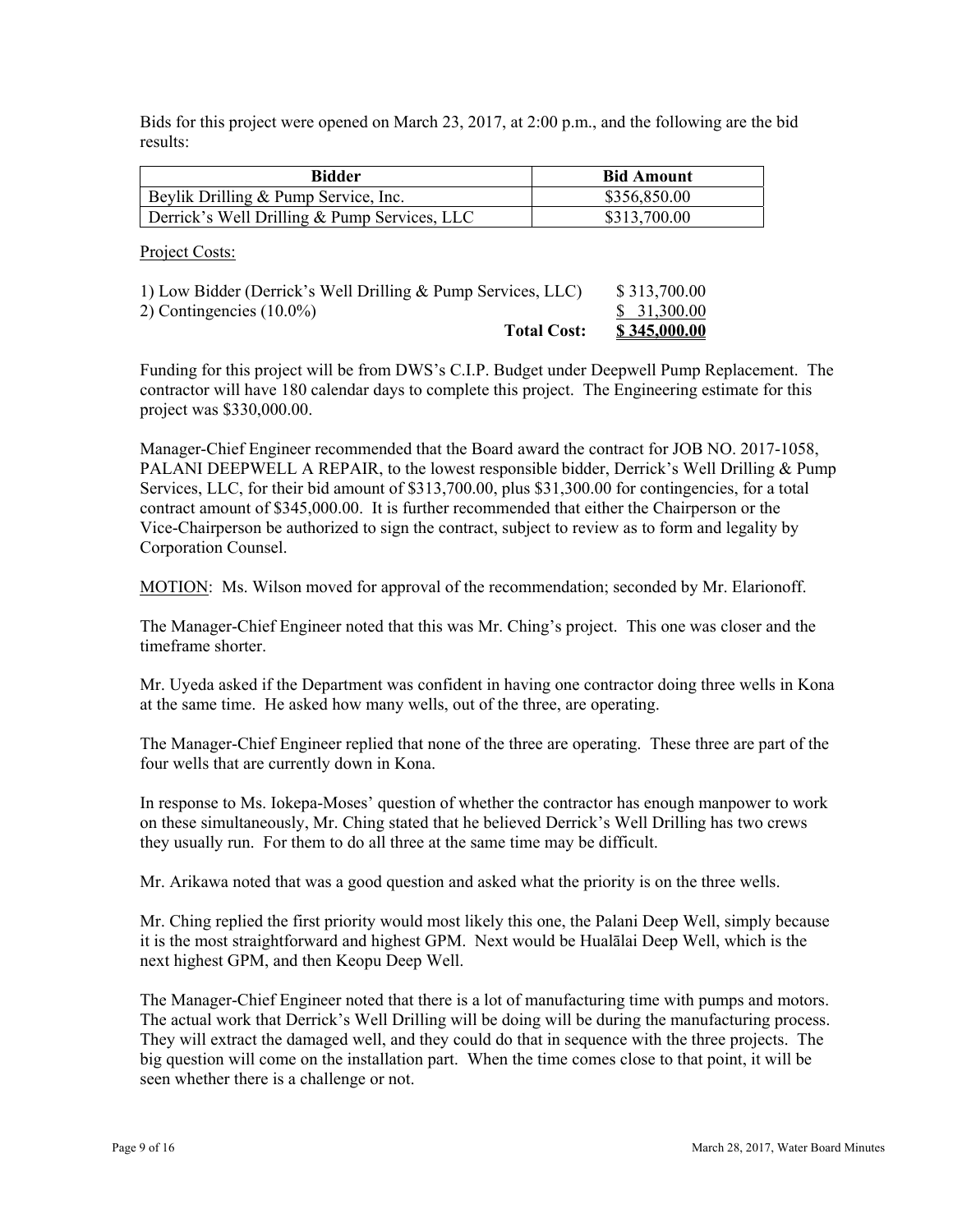Ms. Iokepa-Moses thought this would be one example where these three jobs, all successfully bid on by one contractor, should be monitored to see how many time extensions, if any, are gone through at the end of the projects; and say if they are as close as \$20,000 off, it might have been worth going to Beylik Drilling if Derrick's has two other existing successful bids with this Department. It would be good to see how it all pans out.

Chairperson Takamine thought that was a good idea. He added that they also need to be given the benefit of the doubt and hopefully, the three installations will not occur exactly at the same time. He had a good feeling they will be successful.

Mr. Uyeda asked if Derrick's Well Drilling were aware they were going to be awarded three projects and also how many well installation rigs they have.

Mr. Ching replied they do, and they have one rig.

The Manager-Chief Engineer stated that the Department is bound by Procurement Laws. These projects were put out to bid with the timeframe felt was realistic to complete. It has no control over who bids. The Department has faith the bidders will bid based on knowing what their timeframes are, expecting to get the job, and expecting it to be done on time. If not, they are required, prior to submitting their bid, to provide the Department with a request for information or something that says they are going to have a problem with a timeline and ask it to be extended. That would be during the pre-bid process so every potential bidder operates on that same information. Both contactors would know that instead of 210 calendar days, this one is now 240, and things like that, because it all affects their price. As Chairperson Takamine said, at this point, we have to remain optimistic that this one contractor can get all three jobs done in the contract timeframe.

Chairperson Takamine asked if the Department could keep a close eye on all three projects and keep the Board updated, that would be beneficial.

Ms. Wilson noticed all three of these repairs are submersible pumps and motors was curious to know what the Department would be doing with protocols in place, especially in this area where three submersible pumps and motors are down almost simultaneously.

The Manager-Chief Engineer stated that, moving forward, the Department is going to invest a little more up front in capital and drill two smaller holes on the same site instead of putting in large 1,000-gpm or 1,400-gpm pumps. The hope is that smaller capacity wells will be less problematic. If one well goes down, there would be half capacity with the other one. The Department will probably stop doing these big high-capacity, high-elevation pumps and motors because they are not making them like they used to, apparently. They used to last a whole lot longer than they do now.

Chairperson Takamine asked if there other places in the nation that face similar situations such as depth of wells, and if not the United States, perhaps other countries or other islands that maybe can be looked at to see what they have done and what they have been successful with and see if this Department can implement something similar. He asked if it has ever been taken into account in the past.

islands have mostly shallower set wells. Mr. Young stated that he has been looking at that for years because this Department has some of the deepest set wells. He has even been told they are some of the deepest set wells in the Country, so it is kind of unique in that sense. Anything over 1,000 feet is extremely deep. There are a few places where some private wells are also deep, but most of them are on the Big Island. Oahu or the outer islands have mostly shallower set wells.<br>
Page 10 of 16 March 28, 2017, Water Board Minutes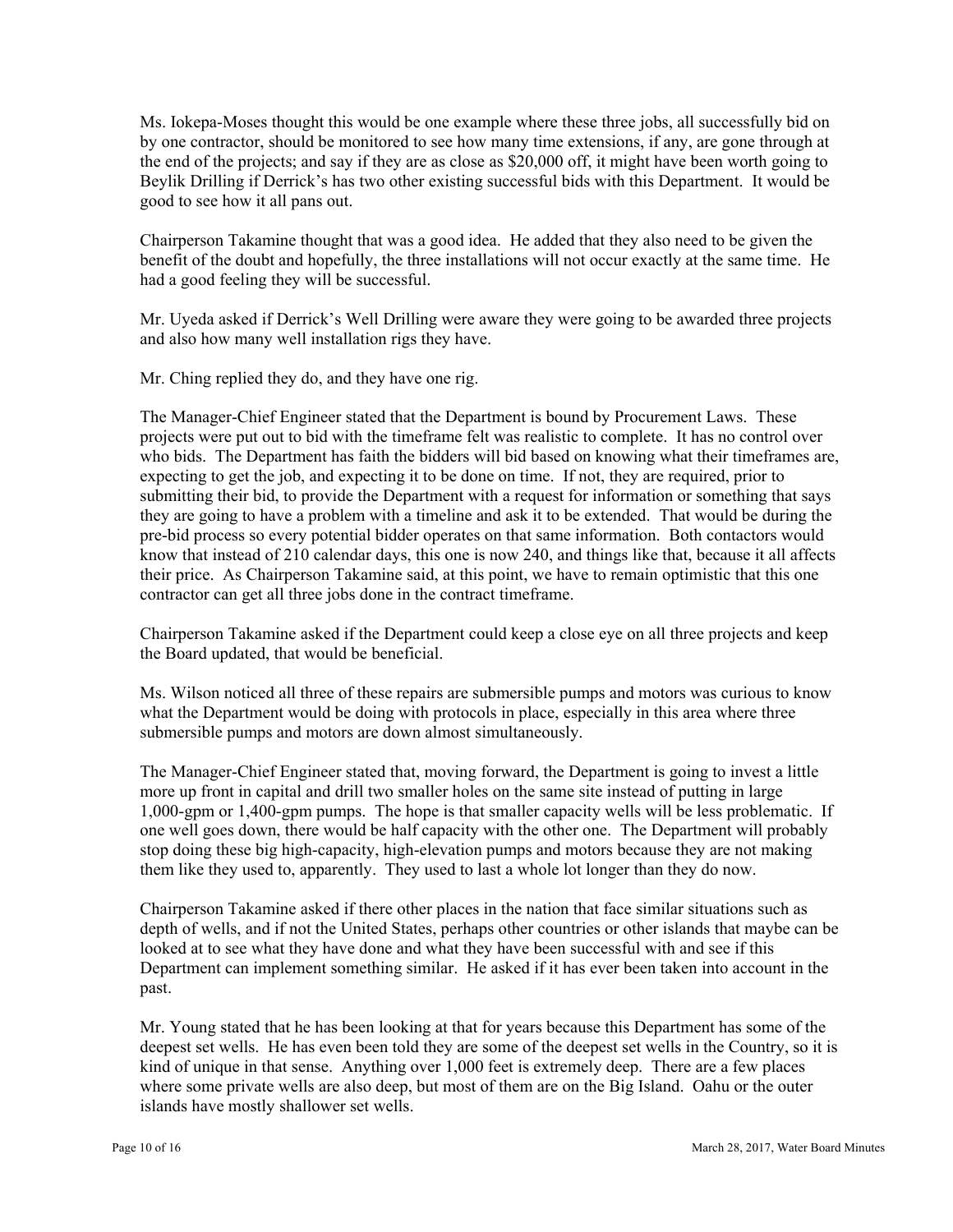Chairperson Takamine asked how other places are, such as Japan or the Philippines.

Mr. Young replied he did not look at foreign countries.

Mr. Uyeda shared his experience with their resort's private wells. They are lower GPM, lower horsepower, and they have been fortunate that they have been in the ground a long time without failing. He agreed with the Manager-Chief Engineer's point to try lower capacity wells.

In response to Mr. Elarionoff's question of whether the Department can demand better quality, the Manager-Chief Engineer stated that performance is built into the specifications, typically on efficiency. His earlier comment was an off-the-cuff non-professional evaluation because the Department is specifying the same types of pumps and motors but is not getting the same lifespan. In answer to Mr. Elarionoff's question about warranty, he replied they usually have a two-year warranty.

Ms. Wilson asked how many customers are impacted because of these wells being down.

The Manager-Chief Engineer replied there was no loss of service. The Department's Kona personnel have been working their magic in keeping water flowing to everyone. In the past, the Department relied more heavily on its basal sources. Out of thirteen wells in Kona, seven are high level, six are basal, so the Department is putting more dependence back on the basal sources, such as Kahalu'u Shaft and Kahalu'u Well Field, and even Holualoa Well. When these three wells come back online, the Department will be able to rely more on the high-level wells versus basal and reduce pumping on the shaft.

ACTION: Motion was carried unanimously by voice vote.

## MISCELLANEOUS:

# A. **WATER USE AND DEVELOPMENT PLAN - UPDATE:**

The Commission on Water Resource Management (CWRM) at its February 14, 2017, meeting approved Phase 2 of the Water Use and Development Plan Update and authorized the Department of Water Supply to proceed with the compiled Phase 1 and 2 plan for further approval by the Water Board and, subsequently, the County Council. The compiled plans have been completed and are being submitted for approval to hold public hearings, prior or subsequent to the Water Board meetings in April and May. The public hearings are required by the Board (one each in Hilo and Kona) before the Board can approve the plan.

The Manager-Chief Engineer recommended that the Board approve the compiled Phase 1 and Phase 2 Water Use and Development Plan Update for public hearings in April and May of 2017.

MOTION: Mr. Arikawa moved for approval of the recommendation; seconded by Ms. Wilson.

Mr. Inaba explained that the Department went through the process to get CWRM's blessing on the document. The next step, based on the Hawai'i County Code, is for the Water Board to hold a public hearing in East Hawai'i and one in West Hawai'i. It was thought appropriate to hold them in conjunction with the next two Water Board meetings which will be in Hilo and then in Kona. Subsequent to those hearings, the next step is Water Board. After that, it will be submitted to the Hawai'i County Council for their adoption. They would have 90 days to act on it, and if they do not do anything, it is deemed approved. Once that gets done, it is taken back to the CWRM for them to formally adopt it into the Hawai'i Water Plan.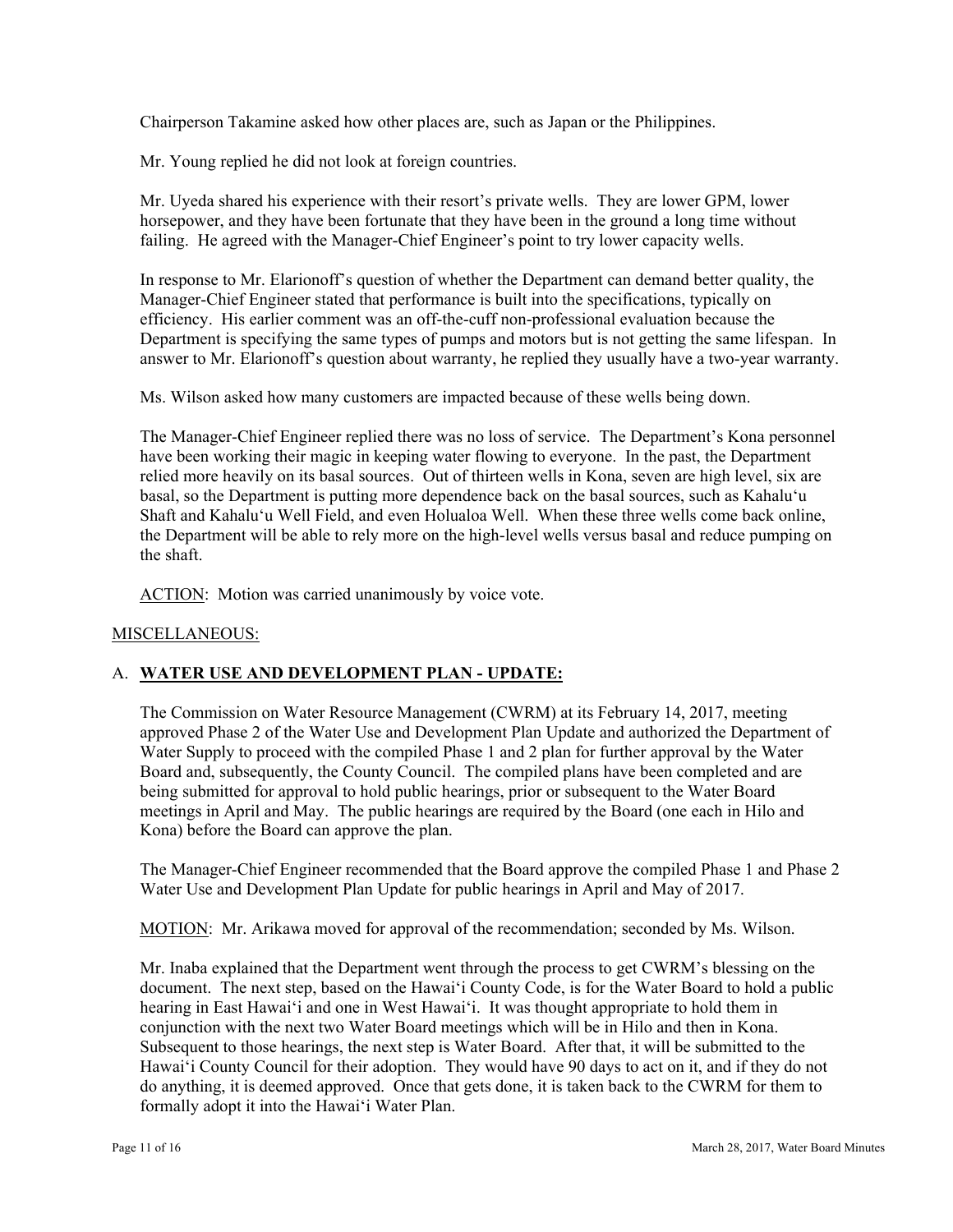The Manager-Chief Engineer stated that if the Board has any comments or suggestions on this particular document, this is the first step. Those comments would be incorporated because this has gone though approvals from CWRM staff and the Commission itself. It is now in the formal approval and adoption process.

Mr. Arikawa joked that it took him three days to read it and after finished, he had to go back to Page 1 because he had forgotten what he had read. It was very in-depth and they did a wonderful job. He would have to depend on the rest of the Board members and the Department to say it is okay.

 had a chance to read the entire document; only part way. Mr. Elarionoff asked if he would be able to make comments at the public hearings because he has not

The Manager-Chief Engineer replied yes.

Mr. Inaba clarified that this is specifically for the Keauhou Aquifer, the North Kona Water System.

The Manager-Chief Engineer noted that this is a result of years of effort between the Department and the CWRM staff, and a lot of input from the Commission on Water Resource Management.

In response to Chairperson's Takamine' question of how long it took for this document to be drafted, the Manager-Chief Engineer stated that Phase I was completed and submitted for approval in May of 2015. After receiving approval on the scope of the second phase, it was submitted and adopted towards the end of 2016 and officially accepted by the Commission on Resource Management at its February 14, 2017, meeting.

Chairperson Takamine thanked the Department for meeting the deadlines and the great job done during this process.

ACTION: Motion was carried unanimously by voice vote.

## B. **JOB NO. 2005-870, LAUPĀHOEHOE (MANOWAI'ŌPAE) 0.5 MG RESERVOIR:**

Taken up earlier.

## C. **UPDATE RE: NATIONAL PARKS SERVICE'S PETITION TO DESIGNATE KEAUHOU AQUIFER AS A GROUND WATER MANAGEMENT AREA:**

The Manager-Chief Engineer reported that there has been no information on the petitioner's process to appeal the latest decision from February 14, 2017; however, this Department has correspondence from Special Counsel that might be informative to the Board. If the Board chose to discuss that correspondence with Deputy Corporation Counsel, it would be appropriate to move into Executive Session. Chairperson Takamine moved to Item D.

## D. **EXECUTIVE SESSION RE: NATIONAL PARKS SERVICE'S PETITION TO DESIGNATE KEAUHOU AQUIFER AS A GROUND WATER MANAGEMENT AREA:**

ACTION: Mr. Arikawa moved that the Water Board convene an executive meeting, closed to the public, pursuant to Hawai'i Revised Statutes, Sections, 92-4 and 92-5(a)(4) for the purpose of consulting with the Water Board's attorney on questions and issues pertaining to the Water Board's powers, duties, privileges, immunities and liabilities; seconded by Ms. Wilson and carried unanimously by voice vote. (Executive Session began at 10:55 a.m. and ended at 11:01 a.m.)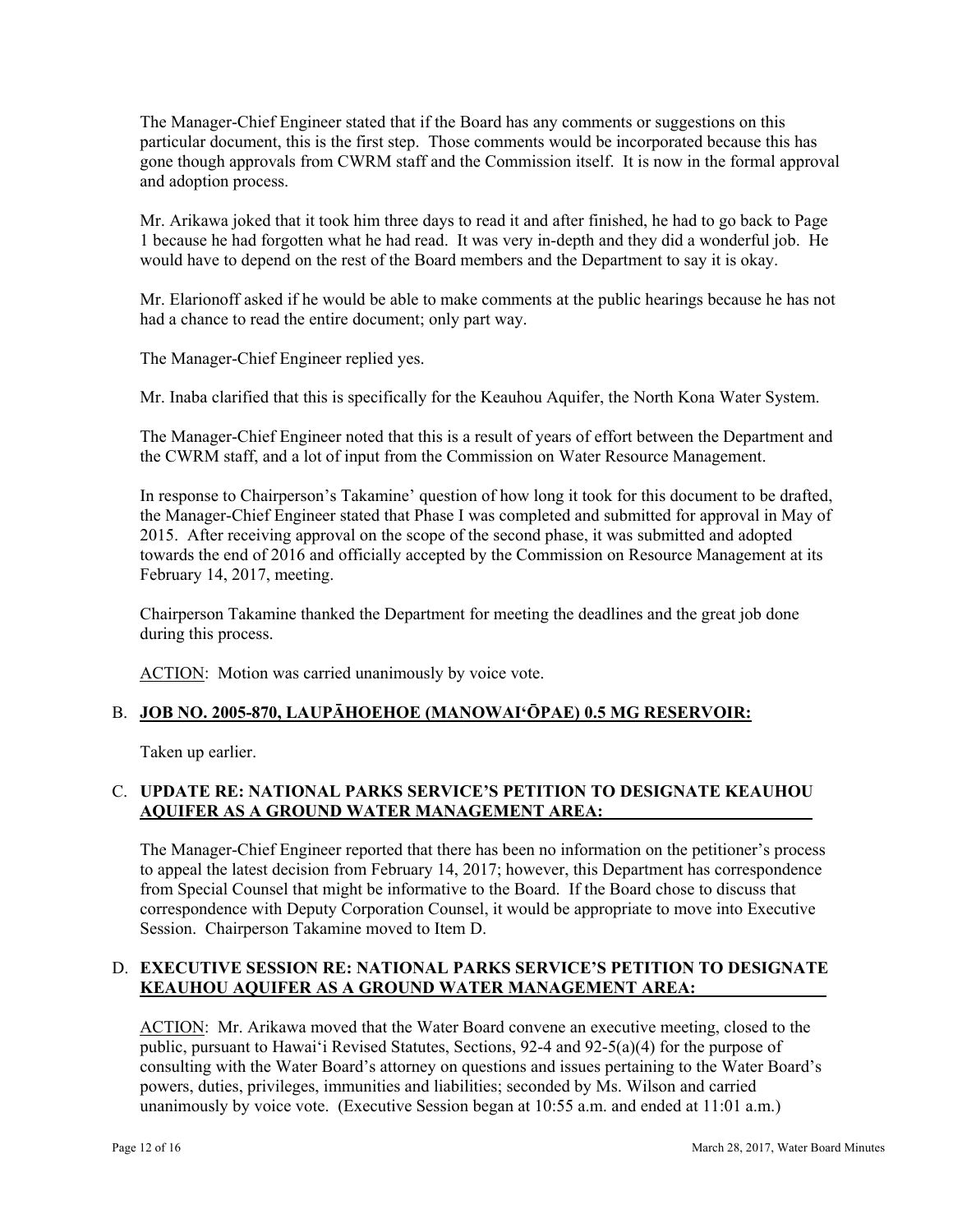Once the Board moved out of Executive Session, Mr. Masuda noted, for the record, that it was for advisory only to Water Board's Counsel as to the rights and liabilities of the Board. There was nothing to vote on after exiting Executive Session.

# E. **WATERSHED PROTECTION FUND**:

The Manager-Chief Engineer stated that another part of the discussion throughout the process of the National Park's petition to designate was a strong suggestion by one of the Commissioners of on the Commission of Water Resource Management (CWRM) that this Department look into doing something for watershed protection. One idea, similar to the Department's energy CIP fund, is a separate fund with one penny per thousand gallons which goes specifically to organizations or agencies through an MOU (Memorandum of Understanding) that is signed by the Water Board for specific projects that will end up benefiting the Department's customers. A penny per thousand equates to about \$90,000 per year. The Department has met with the Nature Conservancy, the State of Hawai'i, DLNR's Division of Forestry, and also routinely attends the Three Mountain Alliance meetings and things of that nature. There are opportunities for the Department to participate. Today's discussion is to see whether or not that is something the Board wants to consider and the Department could further evaluate possible rates and partnerships moving forward.

Ms. Iokepa-Moses asked if this would affect the customers' rates.

The Manager-Chief Engineer replied it would, similar to the energy CIP rate. It would be a supplemental rate on top of their normal consumption and the power cost charge. The other way to fund this would be to budget a certain amount every year. This is all for consideration.

Mr. Uyeda stated that his recommendation would be to place it on an agenda for public hearing to gather input from the public. Another suggestion would be to look into what other agencies or private companies are participating in regarding watershed and what kind of watershed program.

The Manager-Chief Engineer stated that a public hearing would be required any time the Department proposes a change to the water rates. Even if it is incorporated within the Department's O&M budget, that goes through the budget hearing process. From his understanding, Maui and Oahu have a fund for watershed protection. He will discuss this topic with the other Water Managers.

Ms. Iokepa-Moses indicated she would be more prone to have the Department support this initiative instead of putting it back on the public for them to pay.

Mr. Uyeda added that whatever fund the Department participates in, it stays close to home.

The Manager-Chief Engineer agreed that is exactly the Department's primary concern. Division of Forestry was asked if we do partner with them, would the funds go back to Oahu or would it stay on this island. They said it stays over here. Internally, the Department has already identified the priority areas it would like to see if it does contribute something like this. Engineering has come up with a priority system--Kona, Waimea (because that is the Department's single surface-water source), and thereafter would be Ka'ū.

Mr. Elarionoff stated his main concern was that it goes to some legitimate cause.

The Manager-Chief Engineer stated that is where the Board can help the when it establishes this fund and gives it to somebody. He envisions something like an MOU between the Board and that entity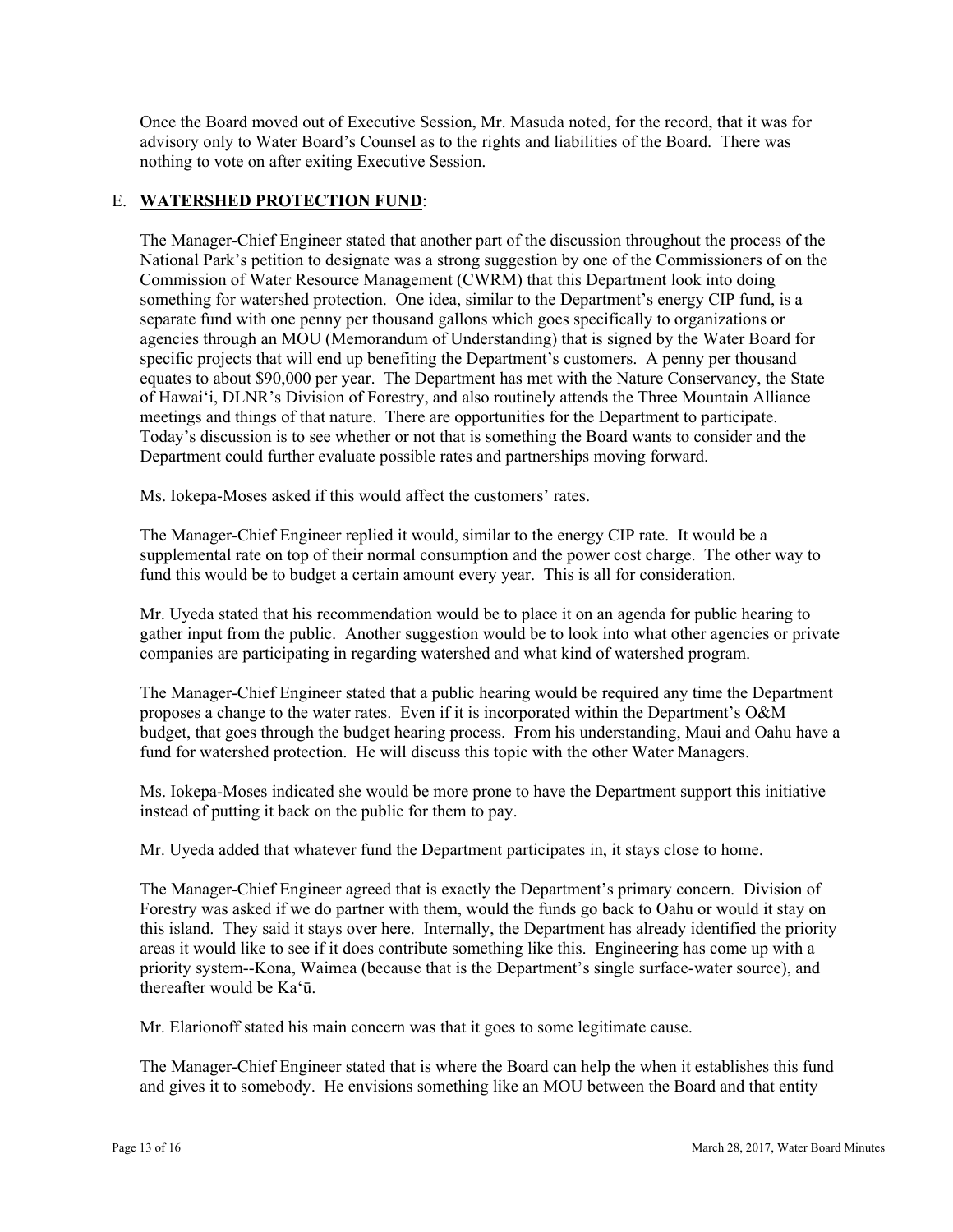indicating it is giving them money but that money has to be used for a specific purpose, outlined in the MOU.

Ms. Iokepa-Moses stated that is why she felt like it should be the Water Board backing this, financially, because if you have the public paying for it, by right, the public should be directing where this money is being spent as well. If the Department wants to be in control of making the best decision it can for where that money is going, it should be the one supporting this, financially.

The Manager-Chief Engineer agreed. He said what they could do is come up with several options to bring to the Board as possible funding options and the Board can weigh in on those options and pros and cons then move forward to public hearings and things of that nature.

Ms. Iokepa-Moses and would like to see the Department and the Board come up with some Ms. Wilson commended the Department on this because watershed protection is huge and would definitely like see a component with educational outreach our keiki as well. It is really important for them because they are the next generation and will be our stewards as well. She agreed with good criteria on how and who to best work with and develop those partnerships and collaborations. This will be very successful if done right.

The Manager-Chief Engineer stated that if it is budgeted every year, it will be consistent versus a penny per thousand, which is all based on the consumption.

Mr. Arikawa mentioned the rapid Ohia death and global warming affecting the watershed, and thought this was a very good idea.

 water security and making sure we have fresh water in perpetuity. This would be the Board and The Manager-Chief Engineer stated that there are a lot of things going on concurrently. There is the Fresh Water Council which is comprised of all water managers and other major stakeholders in the State and their task is water security. There is a current Act in Session Laws 2016 that established the Water Security Advisory Group, of which they are all a part of. A lot of things are going on with Department contribution directly. He agreed that it is time and is a good move on our part.

## F. **MONTHLY PROGRESS REPORT**:

Questions were asked about the following projects. Construction on the Paukaa Waterline project has not started, but Notice to Proceed is April 9.

The Ike Place Water System Improvements (Improvement District) Manager's Report was submitted to Councilperson Karen Eoff's Office. Resolution mandated that a report be provided. It now goes back to Council for further consideration. The Department has informed them it does not have the funds available up front for the engineering and design costs. It is the Department's understanding that the County of Hawaiʻi, Finance Department, is incorporating that into their bond requirements if this project moves forward. Mr. Uyeda asked how the homeowners would be assessed. Mr. Inaba replied that it depends on the funding source. If it is under the USDA Rural Utilities program, it can be spread out over 31 years. In response to Mr. Balog's question of whether the construction cost would be the Department's responsibility, the Manger-Chief Engineer replied it would only be for internal costs to administer the project, such as project inspection. The capital cost and engineering are supposed to come under that funding source and be assessed the homeowners as part of their payback requirements.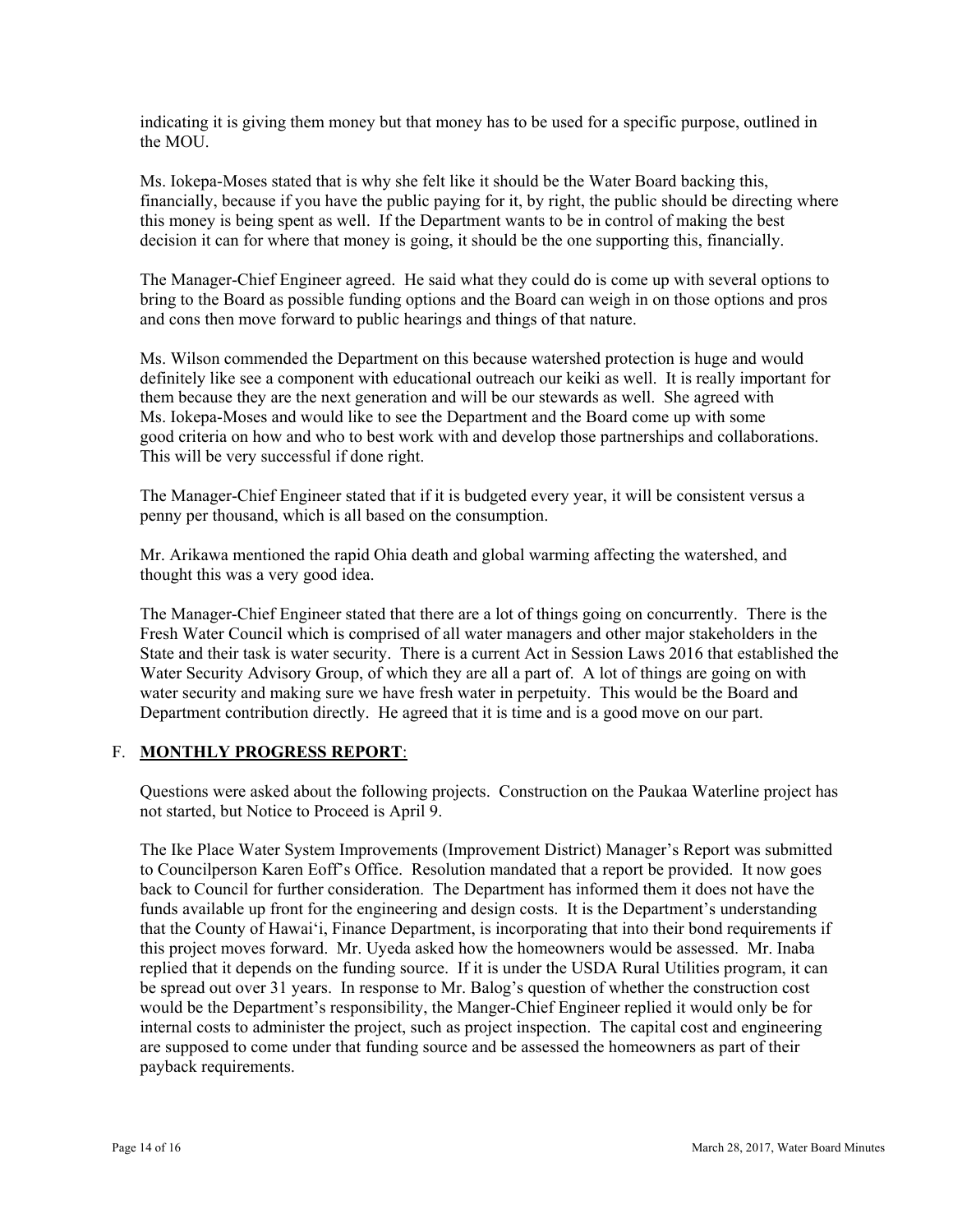Queen Ka'ahumanu Highway – contractor waiting on final paving. Pressure test and tie-ins would occur after that time.

## G. **REVIEW OF MONTHLY FINANCIAL STATEMENTS:**

Mr. Arikawa asked about the Worker's Compensation line item that had increased. Mr. Sumada explained that the worker's compensation bills come in sporadically. Some months, that expense may be a lot higher than other months.

Mr. Leningrad asked for an explanation of Line Item 5320 Contractual Services on Page BUD3.

Mr. Sumada explained that there was a project, Āinako and Aina-nani Waterline Replacement, that the Department spent \$226,000 on and then it was determined they were not going to complete the project. Normally when construction projects are completed, all the costs are capitalized into property accounts, such as waterlines, etc., that are then depreciated over time. Because this project was not completed, the costs do not become capitalized but are expensed. This one was applied to the Engineering operating budget to be expensed in this current year.

Mr. Inaba added that this represented the consultant and in-house expenses. When the project comes up again, it will have to be placed in the new budget.

## H. **DEPARTMENT OF WATER SUPPLY PROPOSED OPERATING AND 5-YEAR CAPITAL IMPROVEMENT PROJECTS (C.I.P.) BUDGETS FOR FISCAL YEAR 2018:**

The Department's Fiscal Year 2018 Operating Budget, totaling \$54,178,000 and 5-Year C.I.P. Budget for Fiscal Year 2018-2022, totaling \$72,200,000, have been distributed for the Board's review. A public hearing was held prior to this meeting to accept testimony. The Board may change either Budget, or adopt them as presented over two readings.

The Manager-Chief Engineer recommended that the Water Board approve the Department's Fiscal Year 2018 Operating and 5-year C.I.P. budgets for Fiscal Years 2018-2022 on this first of two readings.

ACTION: Mr. Arikawa moved for approval of the recommendation; seconded by Ms. Iokepa-Moses and carried unanimously by voice vote.

## I. **MANAGER-CHIEF ENGINEER'S REPORT:**

The Manager-Chief Engineer reported that he travelled to Washington, DC, last week as part of the American Water Works Association National Water Matters Fly-In. It is their attempt to collectively bring all representatives nationwide to the Congressional Delegations to ensure that they keep drinking water as a priority. He was fortunate to meet with Congressional Delegates or their staff and was impressed with their knowledge of water issues in the State, especially the Keauhou Aquifer. It seemed like the Drinking Water Revolving Fund and the Water Infrastructure Finance Innovation Act funding will be retained in some form. The other thing brought forward to the Delegation was that the exempt status of municipal bonds be retained.

In response to Mr. Arikawa's question of how the Water Board vacancies are moving along, the Manager-Chief Engineer replied that Mr. William Boswell, nominee for District 8, appeared in front of the Council Planning Committee and should be appearing in front of full Council for confirmation on April 5. Mr. Nestorio Domingo, nominee for District 7, could not appear at the committee hearing and may be pushed